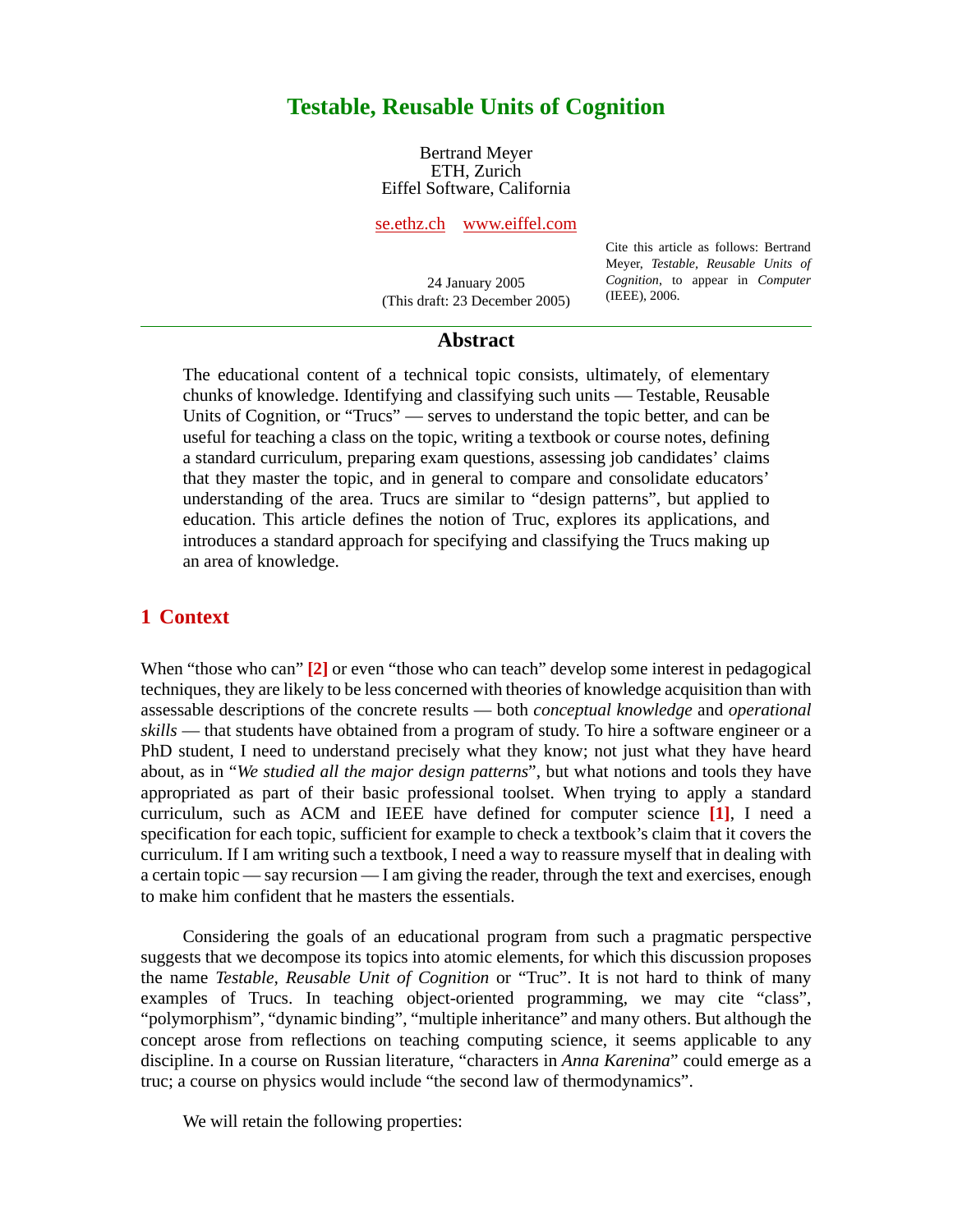### **Definition: Truc**

A "Testable, Reusable Unit of Cognition" or Truc is a collection of concepts, operational skills and assessment criteria possessing the following properties:

- 1 These components of the Truc show a strong coherence; they all proceed from a central, clearly identified idea.
- 2 The Truc and its components are clearly defined, allowing teaching by diverse teachers and to diverse students.
- <span id="page-1-0"></span>3 • The Truc includes one or more sets of assessment criteria, allowing judging whether a student has mastered the concepts and skills.
- 4 The scope of included topics is of general interest, beyond a specific course.
- 5 The scope is small enough to be covered in one or a small number of lectures, or in a textbook chapter or a few sections.

## **2 Trucs and patterns**

The notion of Truc was influenced by Design Patterns. As introduced in a number of books and especially **[\[5\]](#page-6-2)**, Patterns capture architectural solutions that have repeatedly proved useful in software design.

Like patterns, trucs do not have to claim originality; the primary effort is to catalog, as **[\[5\]](#page-6-2)** did for patterns, modes of thought that have proved their usefulness. Trucs could indeed be characterized as "education patterns".

# **3 Characterizing a Truc**

To be useful, Trucs should (like patterns, although in their own way) be described in a standardized form, permitting systematic reuse by teachers, authors, curriculum designers, exam preparers and students. The definition of any Truc will use the following standard ingredients, illustrated below through the example of "dynamic binding" from object-oriented programming.



A Truc has a *name*, such as "dynamic binding". Because terminology variations frequently arise between authors, it may also have *alternative names*. For dynamic binding we get: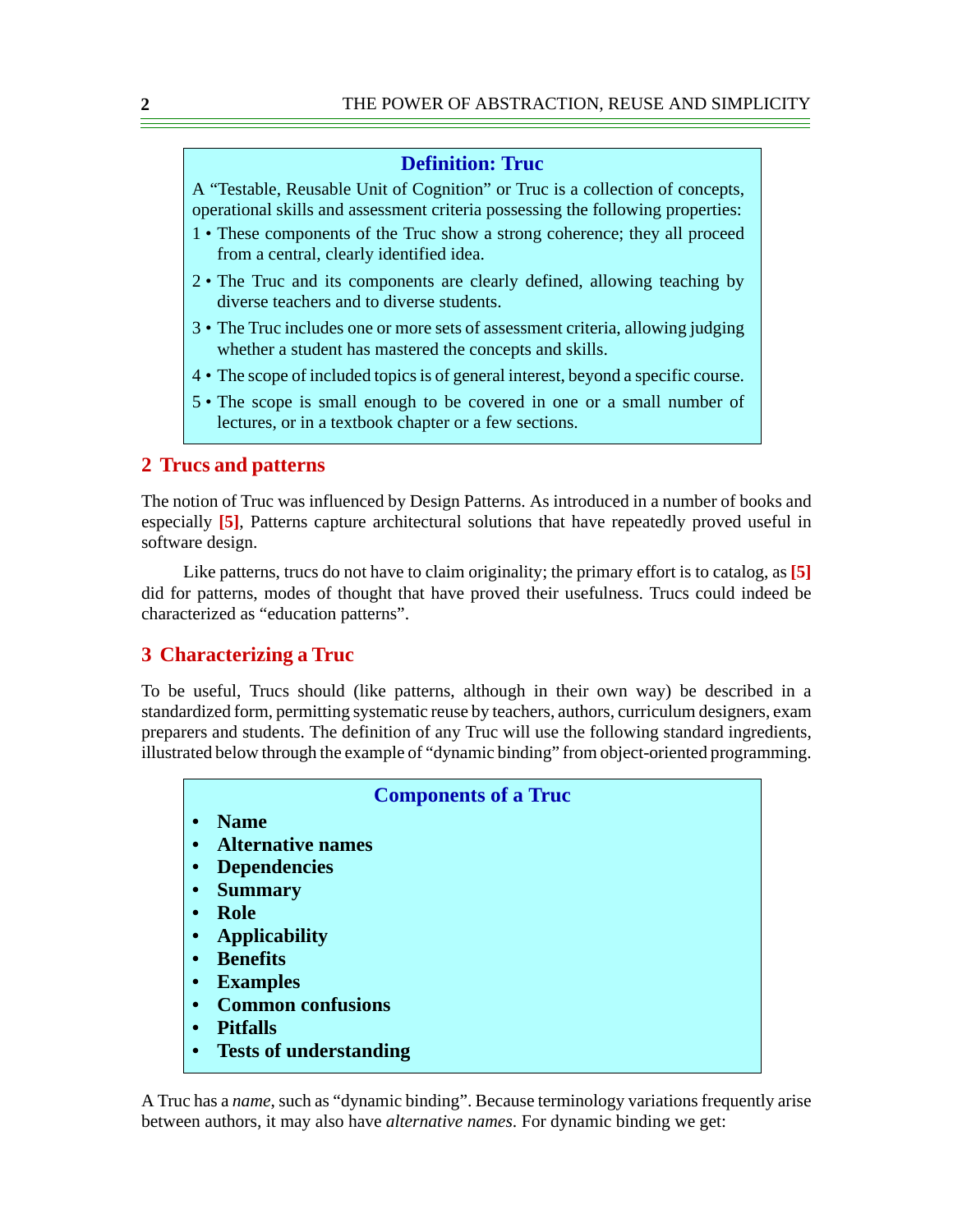### **Name**: Dynamic binding **Alternative name**: Late binding

For each Truc it is important to list what others it depends on, as understanding a concept often requires having previously mastered others. This is the *dependencies* section; in our example:

**Dependencies**: Polymorphism.

This assumes another Truc called "Polymorphism". The overall dependency graph should satisfy two important properties:

- It must be *acyclic*. This seems obvious but may require some effort; for example a first cut at a computer science curriculum might have "Stack" depend on "Recursion" if the definition of stacks as an abstract data type is recursive, and Recursion depend on Stack in the description of how to implement recursive routines. In such a situation the author should decompose the Trucs in smaller units to remove the cycle.
- The graph must include *no transitive subgraphs*: If *C* lists *B* in its dependencies and *B* lists *A* in his, then *C* must not list *A*. In the example, "Dynamic binding" must not list "Inheritance" or "Class" if we assume that Polymorphism lists Inheritance and Inheritance lists Class. This keeps the descriptions simple and extendible: we list direct dependencies only; we should expect tools to provide us if needed with the list of all the Trucs that influence a given *C*, directly or indirectly. This convention also means that if we decide to change the dependencies of *B* we don't need to update those of *C* since the indirect dependencies automatically follow; as a result it facilitates — a little like "Information Hiding" does for software — the smooth evolution of our understanding of a domain of knowledge.

The definition of a Truc should next include a capsule *summary* of the concept, for example:

#### **Summary**

Dynamic binding governs the application to an object of an operation that has more than one variant. It is the policy that will always, at run time, automatically select the variant that best applies to the object's type.

Next, there should be a *role* section, explaining the place of the Truc in the larger picture

### **Role**

To improve software architectures by letting modules ignore the implementation variants of the concepts on which they rely from other modules, hence diminishing dependencies between modules and dissemination of information in a system, to facilitate extension and reuse.

and a specification of *applicability*

# **Applicability**

Need to call an operation that has several variants depending on the type of object to which it is applied.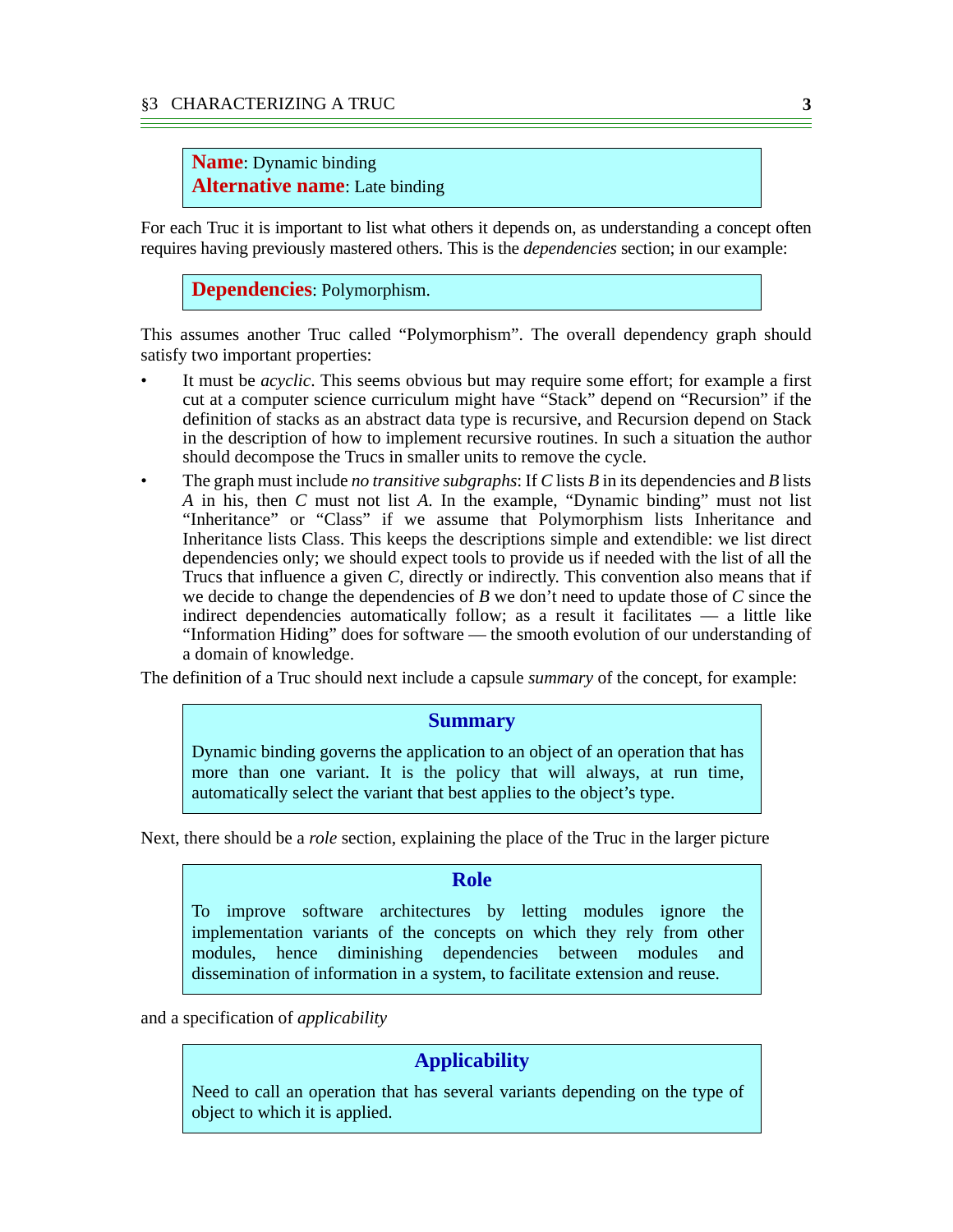Then a summary of the most important *benefits* for someone who knows the Truc:

#### **Benefits**

- 1 Architecture is more decentralized; each module is responsible for operations on a specific type of object, but need to know only the minimum on other types.
- 2 Favors extendibility.
- 3 Favors reuse.
- 4 Clearer program text.
- 5 Shorter program text.

The next element is a set of examples illustrating the concepts. One could be:

### **Example E1**

Consider a set of classes representing vehicles, with an underlying inheritance structure: *CAR*, *BICYCLE*, *MOTOR\_BICYCLE*, *BOAT*, *SAILBOAT* and so on, all inheriting directly or indirectly from *VEHICLE*. Each may have a different version of a procedure *stop* that stops a vehicle.

A client class may ask a *VEHICLE* object represented by *v* to stop through a single instruction *v*.*stop*. Dynamic binding guarantees that any such call will trigger the appropriate version, depending on the exact "vehicle" variant of the object denoted by *v*.

Without dynamic binding, each attempt to perform the operation would have explicitly to discriminate between the various vehicle types.

Another useful section is "Common confusions", where the experience of the Truc author can help its users — in particular teachers, textbook authors and exam preparers — identify misunderstandings that experience has shown to arise frequently. Here:

### **Common confusions**

Dynamic *typing*: involves deferring until run-time the check that an operation will be available. This is often confused with dynamic binding; but dynamic binding goes well with *static* typing, which checks at compile time that at least one operation will be available, and only leaves to run time the choice of such an operation if there's more than one candidate.

Along with the "Benefits" there may be *Pitfalls*:

### **Pitfalls**

Dynamic binding may imply a performance overhead (need to find an operation at run time).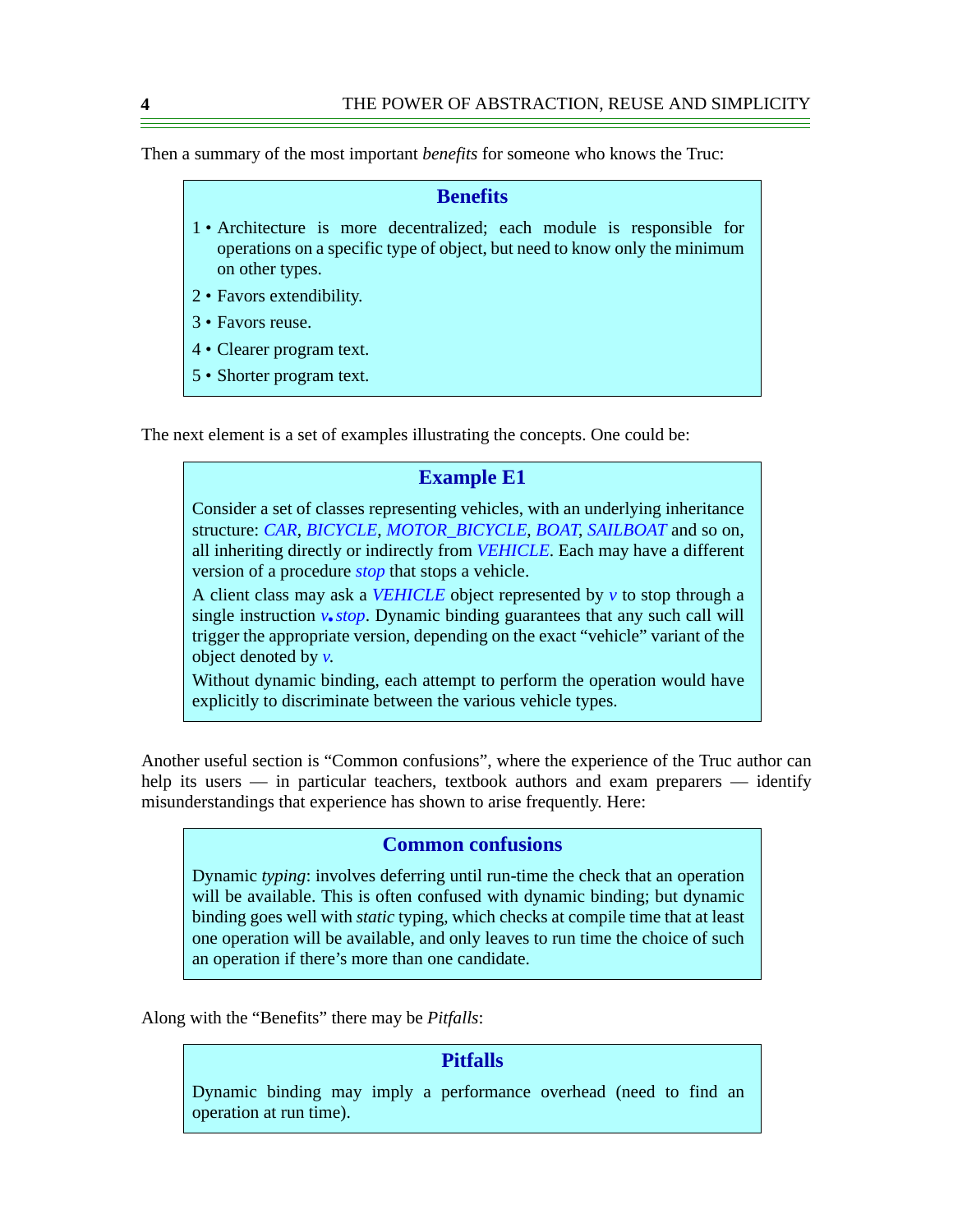The last section is particularly important in regard of the property that a Truc must be "testable", ("assessable" per clause [3](#page-1-0) of the definition). It requires that the Truc definition include *sample questions* to help determine whether a student has understood the associated concepts, both theoretically and operationally. For example:

### **Sample question Q1**

A routine takes an argument *d* of type *DEVICE*, which has an operation *shutdown*, and performs *d*.*shutdown*. *DEVICE* has descendants *COMPUTER*, which redefines *shutdown*, and *PRINTER*, which doesn't. If the routine is called with an actual argument denoting an object of type *COMPUTER*, which version of *shutdown* will it call?

### **4 Higher-level structures: clusters**

The term "Cluster of Trucs" has been used above to denote a group of Trucs relating to a common area and connected by the dependency relation. How much weight should we give to this notion?

A hierarchical structure of clusters, with Trucs as the terminal elements (leaves), is clearly necessary; "dynamic binding" is part of "Object-oriented programming" which is part of "Programming" and so on. In the interest of simplicity, it appears preferable not to treat clusters as Trucs themselves, simply as groupings of Trucs.

This means for example that we don't explicitly define dependencies between clusters; such dependencies will obviously exist — another cluster such as "Compilation" may depend on "Object-oriented programming" — but they should not be defined explicitly at the level of the clusters; instead, they simply follow from dependencies between individual Trucs in each cluster. It then becomes the task of supporting tools to deduce cluster dependencies from Truc dependencies.

### **5 Tools**

Support from appropriate software tools is particularly useful for the effective development and use of Trucs. Two applications of tools have already been mentioned:

- Finding all the Trucs on which a Truc depends, directly or indirectly.
- Deducing cluster dependencies from Truc dependencies, and more generally supporting the notion of cluster.

A graphical environment, or "Truc Studio", is under construction at ETH, providing support for Truc development and other applications discussed in this article.

#### **6 Relation to other work**

*Encyclopedias* have been in existence for a long time **[\[4\]](#page-6-3)**. An encyclopedia collects information about an area of knowledge; its entries represent units of knowledge similar to Trucs. The requirements are different: on the one hand we demand more of an encyclopedia entry, since we expect it to cover the associated topic in an exhaustive way, whereas a Truc will just provide a basic definition; but on the other hand a Truc must contain a number of standard elements as listed above, with the specific goal of helping teach the topic. This means that a Truc is more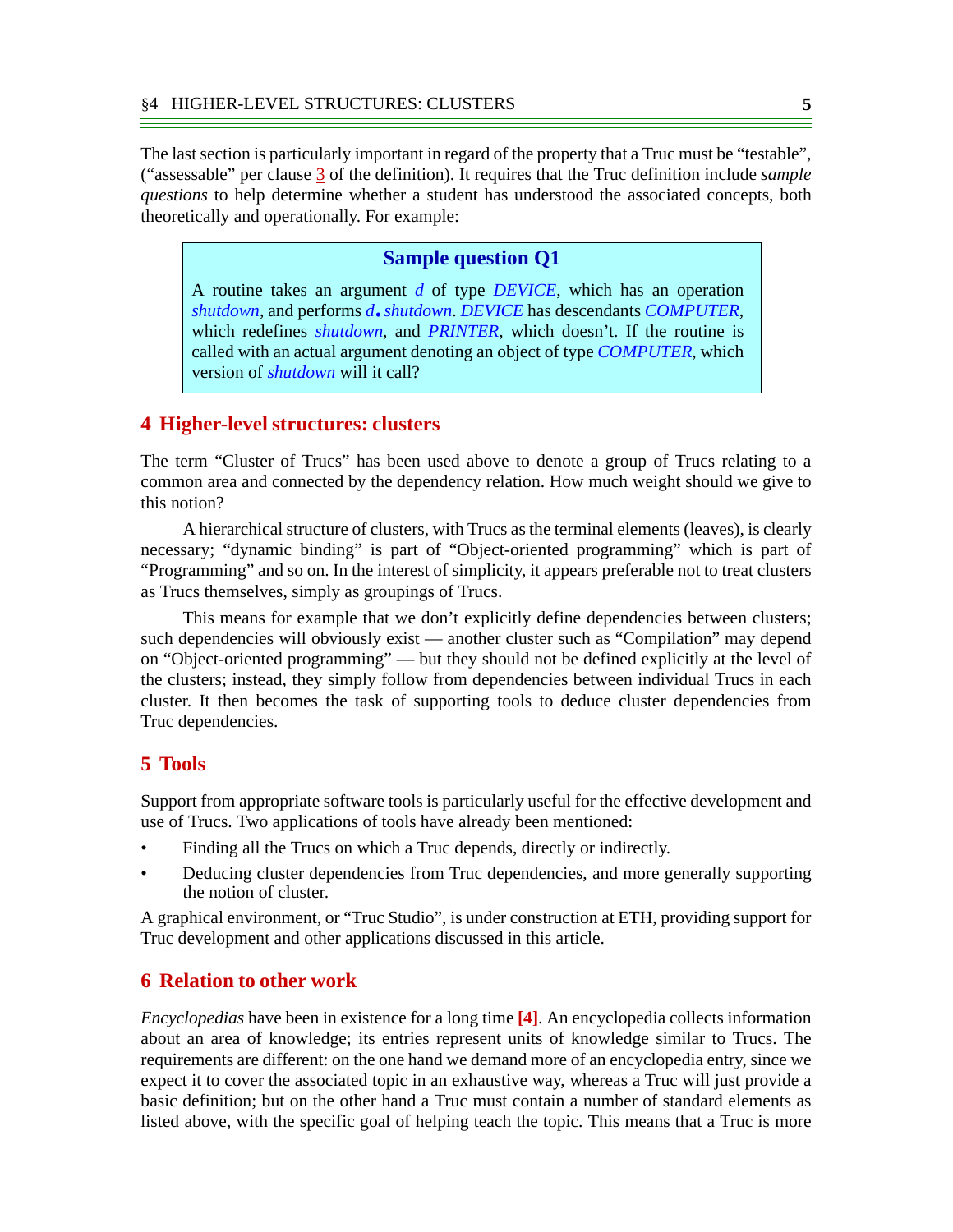systematic than an encyclopedia entry; it should not be discursive but only provide the elements required. In addition, trucs are grouped into clusters with an explicitly designed dependency structure; in encyclopedias, the dependencies are implicit, and often circular; there is no clear distinction between elementary topics corresponding to Trucs, and higher-level topics corresponding to clusters; and the linear order — alphabetical or conceptual — of a traditional encyclopedia takes away much of the flexibility afforded by Trucs in organizing knowledge, although encylopedias designed from the start for electronic access, such as Wikipedia **[\[8\]](#page-6-6)**, do not suffer from this limitation.

*Learning objects* originate, like Trucs, from object-oriented ideas of modular design. Defined **[\[6\]](#page-6-5)** as "*any entity, digital or non-digital, which can be used, re-used or referenced during technology-supported learning*", they are in most cases directly usable educational resources for computer-aided teaching, such as an educational applet or a self-teaching module to be used from a DVD or a Web site. While Trucs can help in the production of such resources, they are not themselves intended for direct by consumption by students, but for help in defining, understanding, teaching and assessing knowledge.

Also related is Bergin's notion of *pedagogical pattern* **[\[3\]](#page-6-4)**. While influenced, like Trucs, by design patterns, pedagogical patterns apply not to the subject matter but to ways of teaching it, as with the "Groups work" pedagogical pattern intended to help make students work effectively in groups.

# **7 Applications**

The notion of Truc appears helpful for the teaching of any subject and for the area of pedagogical research ("didactics") in general. The following uses come to mind:

- **Curriculum definition**: it is striking that the ACM/IEEE curricula for computer science and software engineering, cited earlier **[\[1\]](#page-6-1)**, the result of careful and competent work by large committees, refer to a considerable set of topics without really defining them in a concrete way. How can one know whether a particular course of book that claims to cover one of these topics, for example object-oriented programming, actually meets this goal? In the absence of a systematic description of the topics involved, they are just names.
- **Teaching a course**: a well-defined set of Trucs would, it seems, be tremendously useful to a teacher to make sure that he has not forgotten any of the key ideas, and is treating them properly.
- **Writing a textbook**: A set of Trucs (which, as we have seen, includes dependencies) can be a critical tool for authors.
- **Devising educational resources** and other "learning objects" as defined above.
- **Preparing exams**: when assessing students on a set of topics, the classification of Trucs can play a central role. The "common confusion" section can be particularly useful.
- **Interviewing candidates**: here too it may be beneficial to rely on existing Trucs in a particular area as a checklist of the essential topics candidates may be expected to know about, and of what they are supposed to know about them.
- **Understanding and advancing** knowledge of a topic, and of how to teach it. Many technical topics are in constant evolution; even if the field itself is stable, its interpretation may be controversial; and educational approaches are a source of endless discussions. Codifying knowledge about a domain and its teaching in the form of a cluster of Trucs provides a rational basis for such discussions, as critics can be invited, instead of dismissing current approaches offhand as worthless, to analyze them systematically and